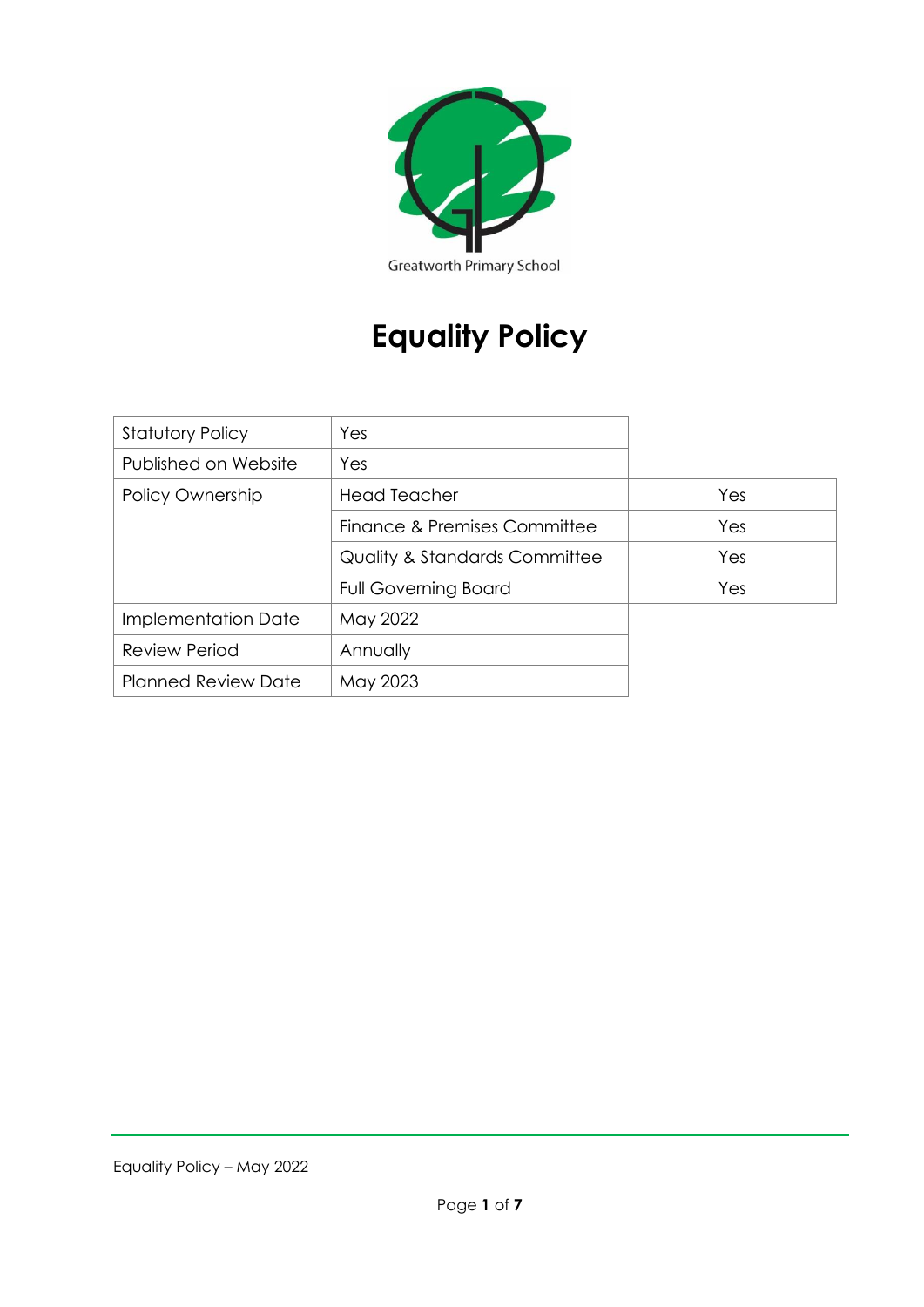

### **Equality Statement**

The staff and Governing Body of Greatworth Primary School are committed to the positive promotion of equality, diversity and human rights. Our ethos is to be inclusive and to welcome and celebrate diversity ensuring equal opportunity for all involved in our school community irrespective of race, gender, disability, belief, sexual orientation, age or socio-economic background.

We aim to develop a culture of inclusion and diversity in which all those connected to the school feel proud of their identity and ability to participate fully in school life.

Every member of the school and wider community should feel safe and valued. We tackle discrimination through the positive promotion of equality and respect, by challenging bullying and stereotypes and recognising diversity as a strength which should be respected and celebrated.

#### **Aims**

Our school aims to meet its obligations under the public sector equality duty by having due regard to the need to:

- Eliminate discrimination and other conduct that is prohibited by the Equality Act 2010
- Advance equality of opportunity between people who share a protected characteristic and people who do not share it
- Foster good relations across all characteristics between people who share a protected characteristic and people who do not share it

#### **Legislation and guidance**

This document meets the requirements under the following legislation:

- The Equality Act 2010, which introduced the public sector equality duty and protects people from discrimination
- The Equality Act 2010 (Specific Duties) Regulations 2011, which require schools to publish information to demonstrate how they are complying with the public sector equality duty and to publish equality objectives

This document is also based on Department for Education (DfE) guidance: The Equality Act 2010 and schools.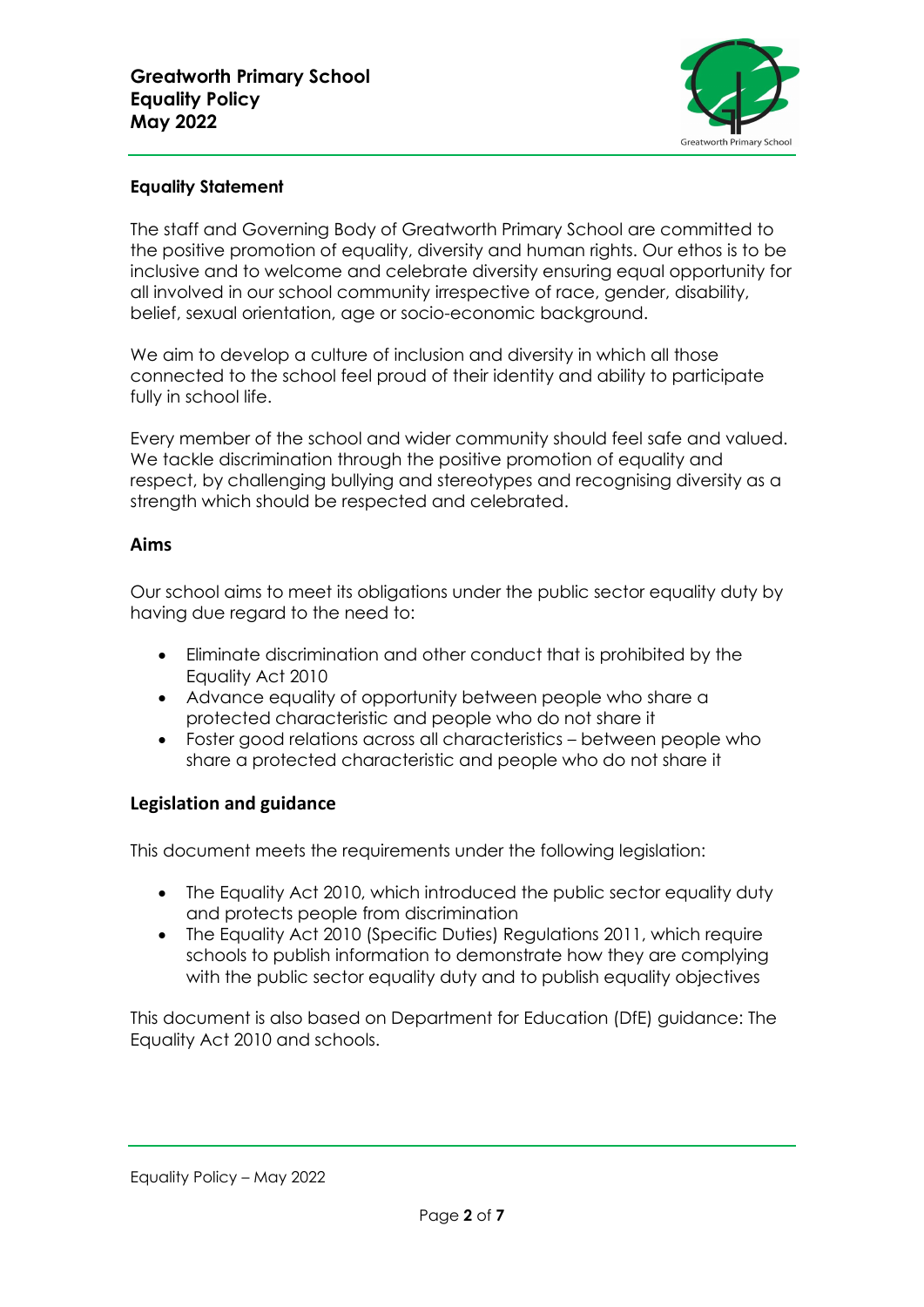

## **Roles and responsibilities**

The Governing Board will:

- Ensure that the equality information and objectives as set out in this statement are published and communicated throughout the school, including to staff, pupils and parents, and that they are reviewed and updated at least once every four years
- Delegate responsibility for monitoring the achievement of the objectives on a daily basis to the headteacher

The equality link governor is Mrs. Jean Sloss. She will:

- Meet with the designated member of staff for equality every year, and other relevant staff members, to discuss any issues and how these are being addressed
- Ensure they're familiar with all relevant legislation and the contents of this document
- Attend appropriate equality and diversity training
- Report back to the full governing board regarding any issues

The Headteacher will:

- Promote knowledge and understanding of the equality objectives amongst staff and pupils
- Monitor success in achieving the objectives and report back to governors
- Promote knowledge and understanding of the equality objectives amongst staff and pupils
- Meet with the equality link governor every year to raise and discuss any issues
- Identify any staff training needs, and deliver training as necessary

All school staff are expected to have regard to this document and to work to achieve the objectives as set out in section 8.

#### **Eliminating discrimination**

The school is aware of its obligations under the Equality Act 2010 and complies with non-discrimination provisions.

Where relevant, our policies include reference to the importance of avoiding discrimination and other prohibited conduct.

Staff and governors are regularly reminded of their responsibilities under the Equality Act, for example during meetings. Where this has been discussed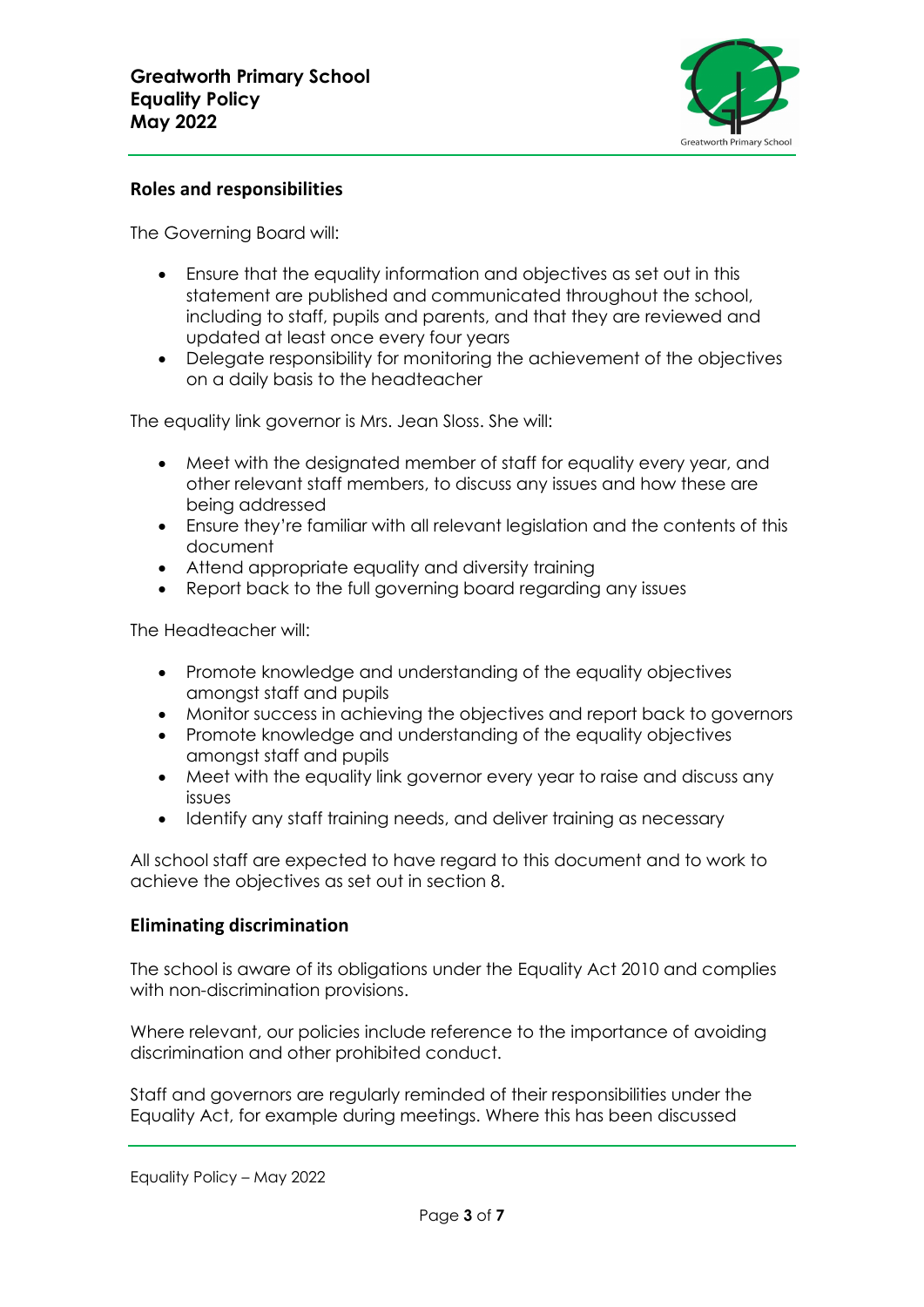

during a meeting it is recorded in the meeting minutes.

New staff receive training on the Equality Act as part of their induction, and all staff receive refresher training as necessary, for example when a change occurs to the Act.

The school has a designated member of staff for monitoring equality issues, and an equality link governor. They regularly liaise regarding any issues and make senior leaders and governors aware of these as appropriate.

#### **Advancing equality of opportunity**

As set out in the DfE guidance on the Equality Act, the school aims to advance equality of opportunity by:

- Removing or minimising disadvantages suffered by people which are connected to a particular characteristic they have (e.g. pupils with disabilities, or gay pupils who are being subjected to homophobic bullying)
- Taking steps to meet the particular needs of people who have a particular characteristic (e.g. enabling Muslim pupils to pray at prescribed times)
- Encouraging people who have a particular characteristic to participate fully in any activities (e.g. encouraging all pupils to be involved in the full range of school societies)

In fulfilling this aspect of the duty, the school will:

- Publish attainment data each academic year showing how pupils with different characteristics are performing if non-identifiable due to small groupings
- Analyse the above data to determine strengths and areas for improvement, implement actions in response and publish this information
- Make evidence available identifying improvements for specific groups (e.g. declines in incidents of homophobic or transphobic bullying)
- Publish further data about any issues associated with particular protected characteristics, identifying any issues which could affect our own pupils

#### **Fostering good relations**

The school aims to foster good relations between those who share a protected characteristic and those who do not share it by:

• Promoting tolerance, friendship and understanding of a range of religions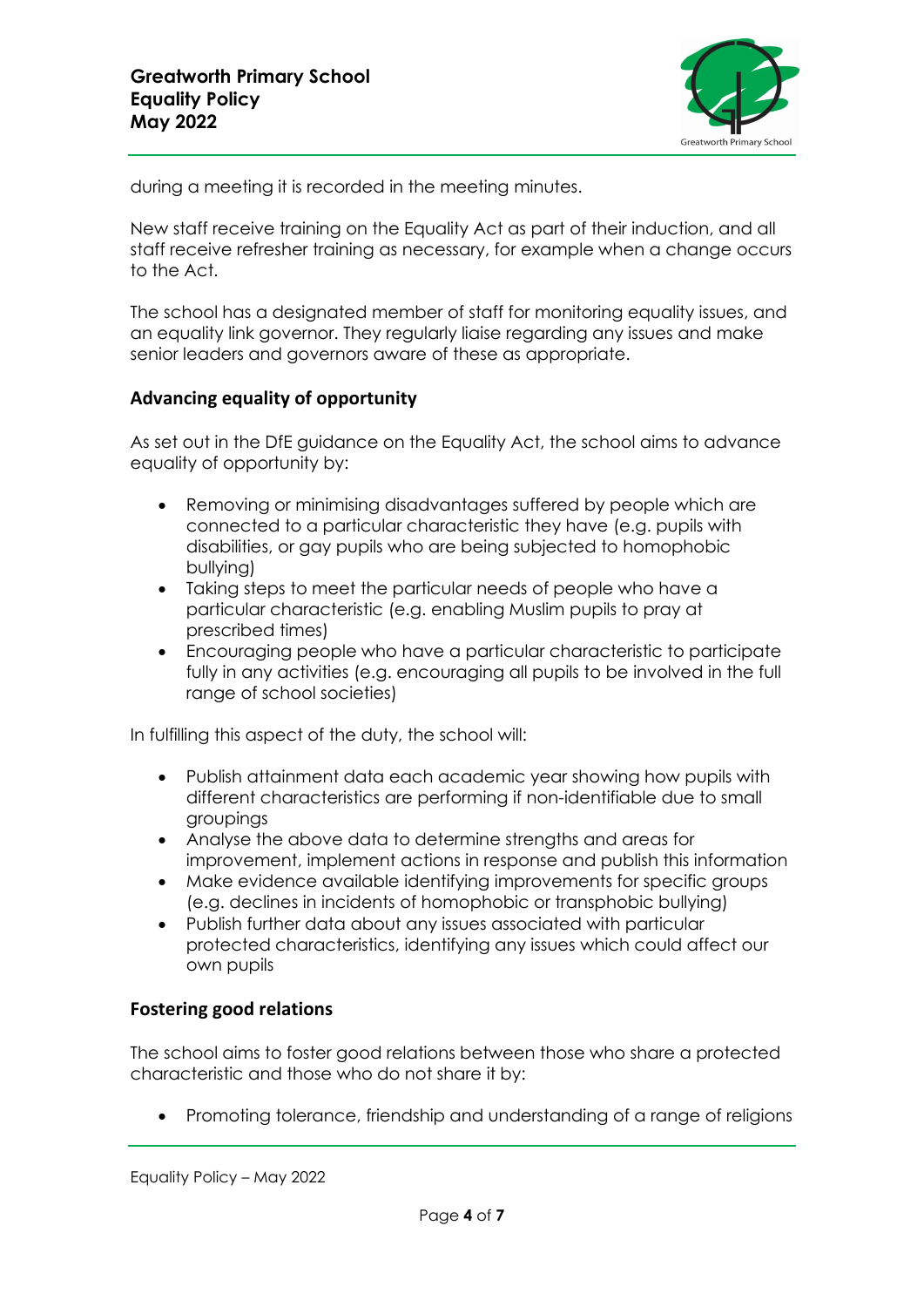

and cultures through different aspects of our curriculum. This includes teaching in RE, citizenship and personal, social, health and economic (PSHE) education, but also activities in other curriculum areas. For example, as part of teaching and learning in English/reading, pupils will be introduced to literature from a range of cultures

- Holding assemblies dealing with relevant issues. Pupils will be encouraged to take a lead in such assemblies and we will also invite external speakers to contribute
- Working with our local community. This includes inviting leaders of local faith groups to speak at assemblies, and organising school trips and activities based around the local community
- Encouraging and implementing initiatives to deal with tensions between different groups of pupils within the school. For example, our school council has representatives from different year groups and is formed of pupils from a range of backgrounds. All pupils are encouraged to participate in the school's activities, such as sports clubs. We also work with parents to promote knowledge and understanding of different cultures
- We have developed links with people and groups who have specialist knowledge about particular characteristics, which helps inform and develop our approach

## **Equality considerations in decision-making**

The school ensures it has due regard to equality considerations whenever significant decisions are made.

The school always considers the impact of significant decisions on particular groups. For example, when a school trip or activity is being planned, the school considers whether the trip:

- Cuts across any religious holidays
- Is accessible to pupils with disabilities
- Has equivalent facilities for boys and girls

The school keeps a written record (known as an Equality Impact Assessment) to show we have actively considered our equality duties and asked ourselves relevant questions. This is recorded at the same time as the risk assessment when planning school trips and activities. The record is completed by the member of staff organising the activity and is stored electronically with the completed risk assessment.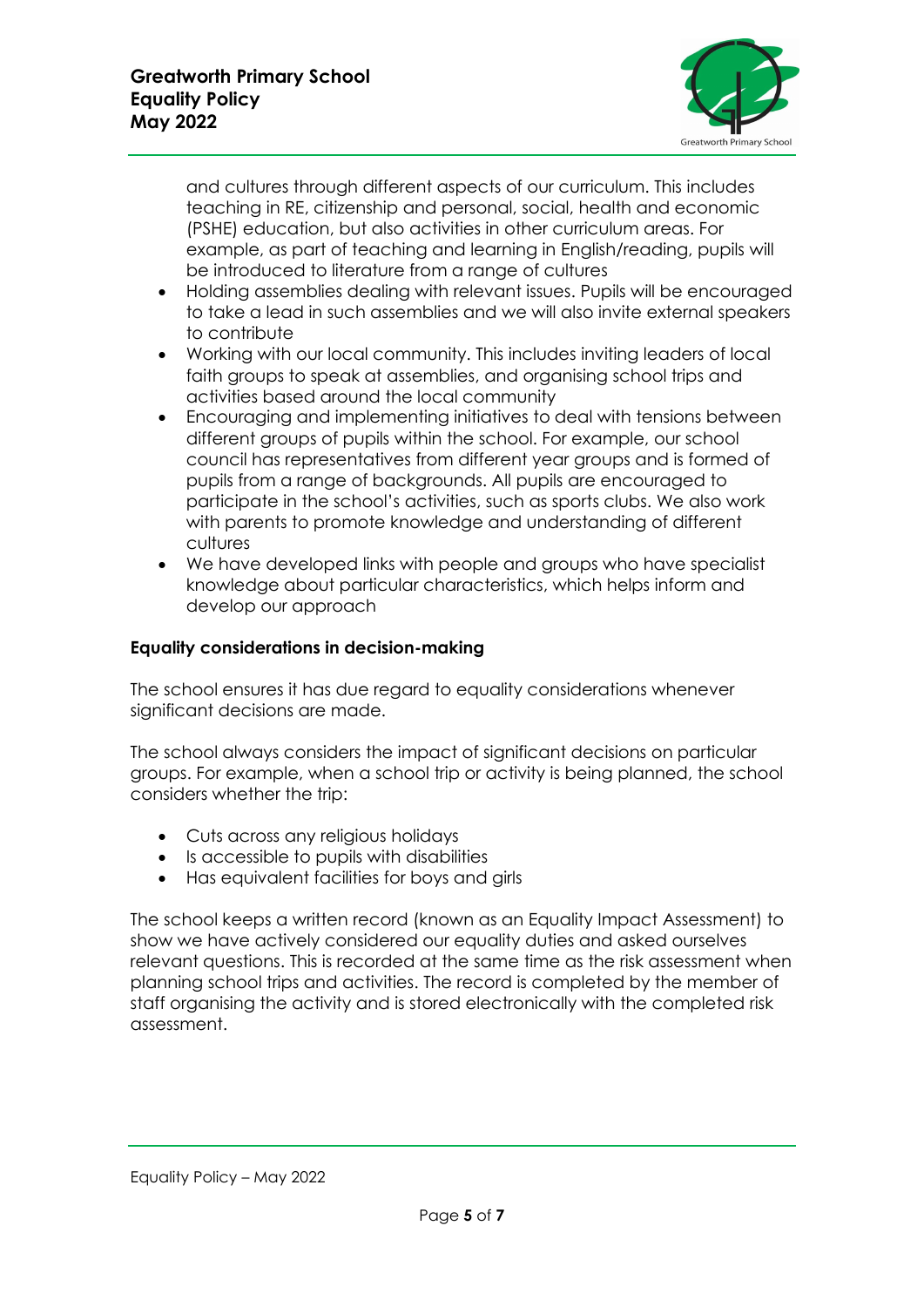

## **Equality objectives**

*Objective 1:* Train all members of staff and governors involved in recruitment and selection on equal opportunities and non-discrimination by the beginning of the next academic year. Training evaluation data will show that 100% of those attending have a good understanding of the legal requirements. Why we have chosen this objective: In order to raise awareness amongst all staff of the Equality Act and its potential implications on outcomes. We feel that in training all staff and governors in this area it is likely to have a whole school impact.

To achieve this objective, we plan to:

- Source appropriate training course for staff and governors
- Deliver training
- Review approaches to teaching and learning as a result of new understanding
- Adapt approaches as necessary (Equality Impact Assessment for trips and activities)

Progress we are making towards this objective:

• Next review to be completed by the HT and equality link governor in November 2019

*Objective 2:* To increase understanding of equality in order to reduce prejudice through direct teaching across the curriculum.

Why we have chosen this objective: Objective 1 considers a whole school impact amongst staff and governors and this objective focuses on increasing the understanding of equality amongst pupils across the school.

To achieve this objective, we plan to:

- Review coverage across the curriculum of direct teaching of equality
- Adapt curriculum to ensure that each year group has an opportunity to develop understanding of equality
- Consider ways to involve parents in developing this understanding, perhaps through homework tasks linked to reducing prejudice

Progress we are making towards this objective:

• Next review to be completed by the HT and equality link governor in November 2019

Equality Policy – May 2022